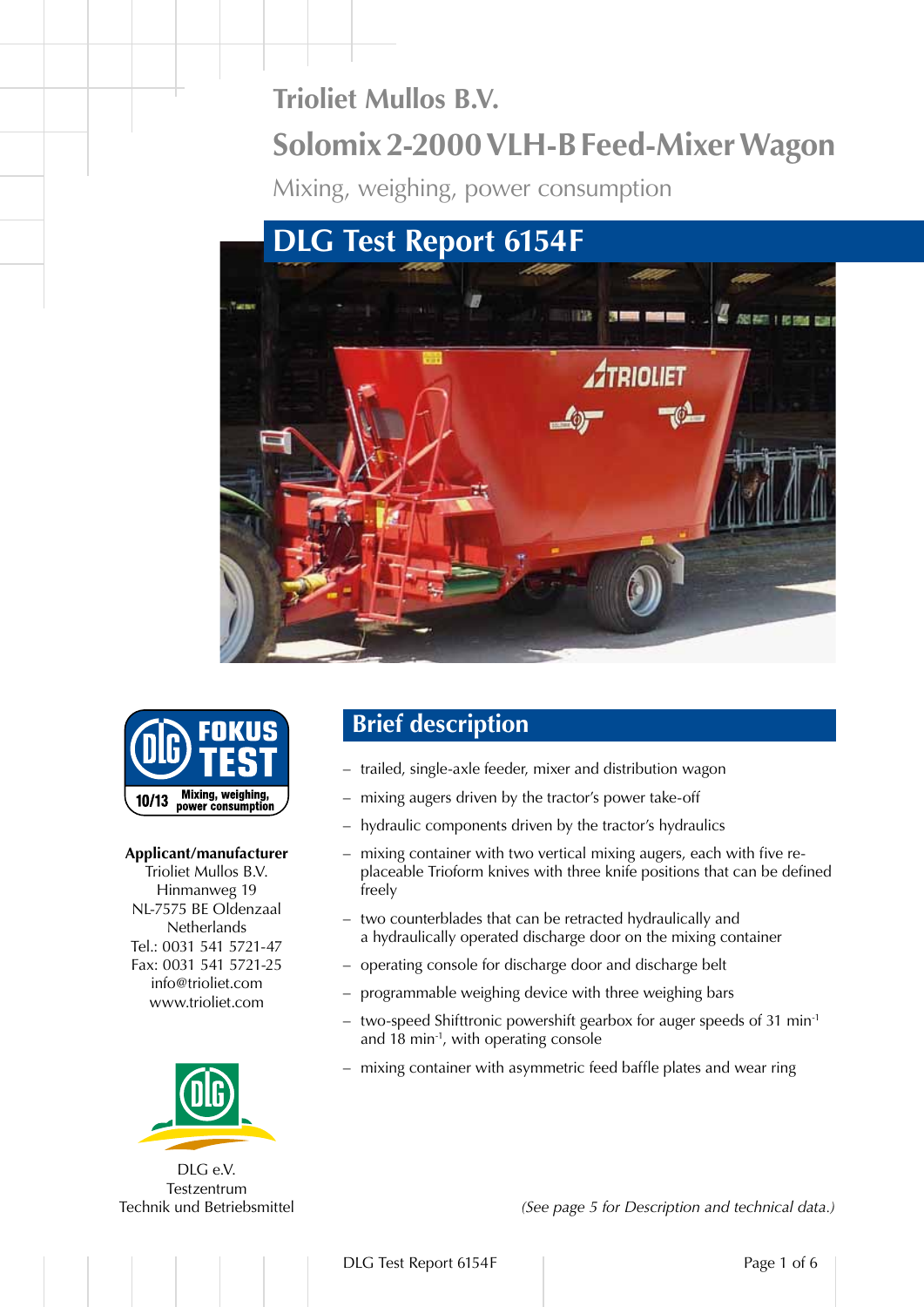### **Assessment – summary**

| <b>Test characteristic</b>                                | <b>Test result</b>                             | Evaluation* |         |
|-----------------------------------------------------------|------------------------------------------------|-------------|---------|
| <b>Mixing</b>                                             |                                                |             |         |
| Mixing accuracy                                           | chaff grass/maize                              |             |         |
| - half-full mixture                                       | average deviation 2.2%                         | qood        | $+***$  |
| – full mixture                                            | average deviation 1.8%                         | good        | $+***$  |
|                                                           |                                                |             |         |
| Weighing                                                  |                                                |             |         |
| Accuracy (max./min. load)                                 | deviation $<$ 1% or 1.8% from true fill weight | very good   | $+ +$   |
|                                                           |                                                |             |         |
| Power consumption for mixing chaff grass and maize silage |                                                |             |         |
| <b>Mixing half-full mixture</b>                           |                                                |             |         |
| $-$ auger speed 31 min <sup>-1</sup>                      | specific power consumption 10.9 kW/t           | medium      | $\circ$ |
| $-$ auger speed 18 min <sup>-1</sup>                      | specific power consumption 6.1 kW/t            | very low    | $+ +$   |
| <b>Mixing full mixture</b>                                |                                                |             |         |
| $-$ auger speed 31 min <sup>-1</sup>                      | specific power consumption 7.5 kW/t            | very low    | $+ +$   |
| $-$ auger speed 18 min <sup>-1</sup>                      | specific power consumption 4.5 kW/t            | very low    | $+ +$   |
|                                                           |                                                |             |         |

\* Evaluation range:  $++$  / + /  $\circ$  / - / - - ( $\circ$  = standard)

\*\* Evaluation range for mixing:  $+$  /  $\circ$  /  $-$  ( $+$  = best possible evaluation according to DLG testing programme)



*Figure 2: System diagram of Trioliet Solomix 2-2000 VLH-B feed-mixer wagon*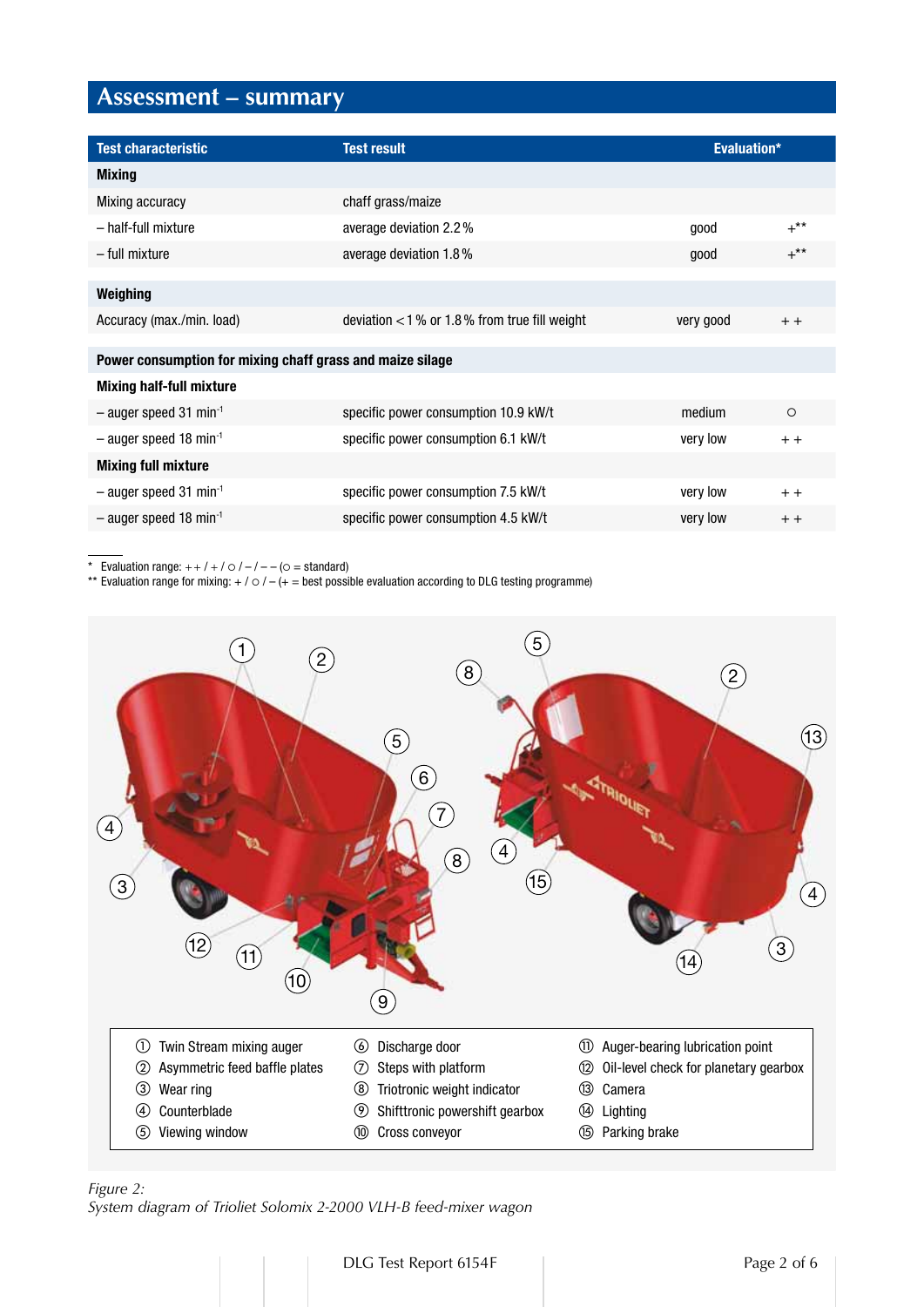### **Test results and individual assessments**

#### **Mixing**

The mixing accuracy was determined by way of the dry matter (DM) derived by mixing two components (chaff grass and maize silage). The DM content was determined by drying in a drying cabinet for 24 hours at 105 °C. Before mixing, ten samples were taken from each of the two mixing components. Samples were then taken at eight points along the full length of the discharge route. Five samples were taken at each of the eight sampling points. Mixtures that filled and half-filled the machine's capacity were investigated. The counterblades were dispensed with during mixing. The mixing time was limited to three minutes after the addition of the final component. The mixing results were determined in the second speed increment with an auger speed of 31 min-1.

For the tested mixing variety of chaff grass and maize silage, the Trioliet Solomix 2-2000 VLH-B feedmixer wagon achieved good mixing accuracy (the best possible evaluation according to the DLG testing programme) for both full and halffull mixtures (see Fig. 6).



*Figure 3: The vertical mixing augers of the Trioliet Solomix 2-2000 VLH-B feed-mixer wagon*



*Figure 4: Filling the feed-mixer wagon*



*Figure 5: Mixing at half load*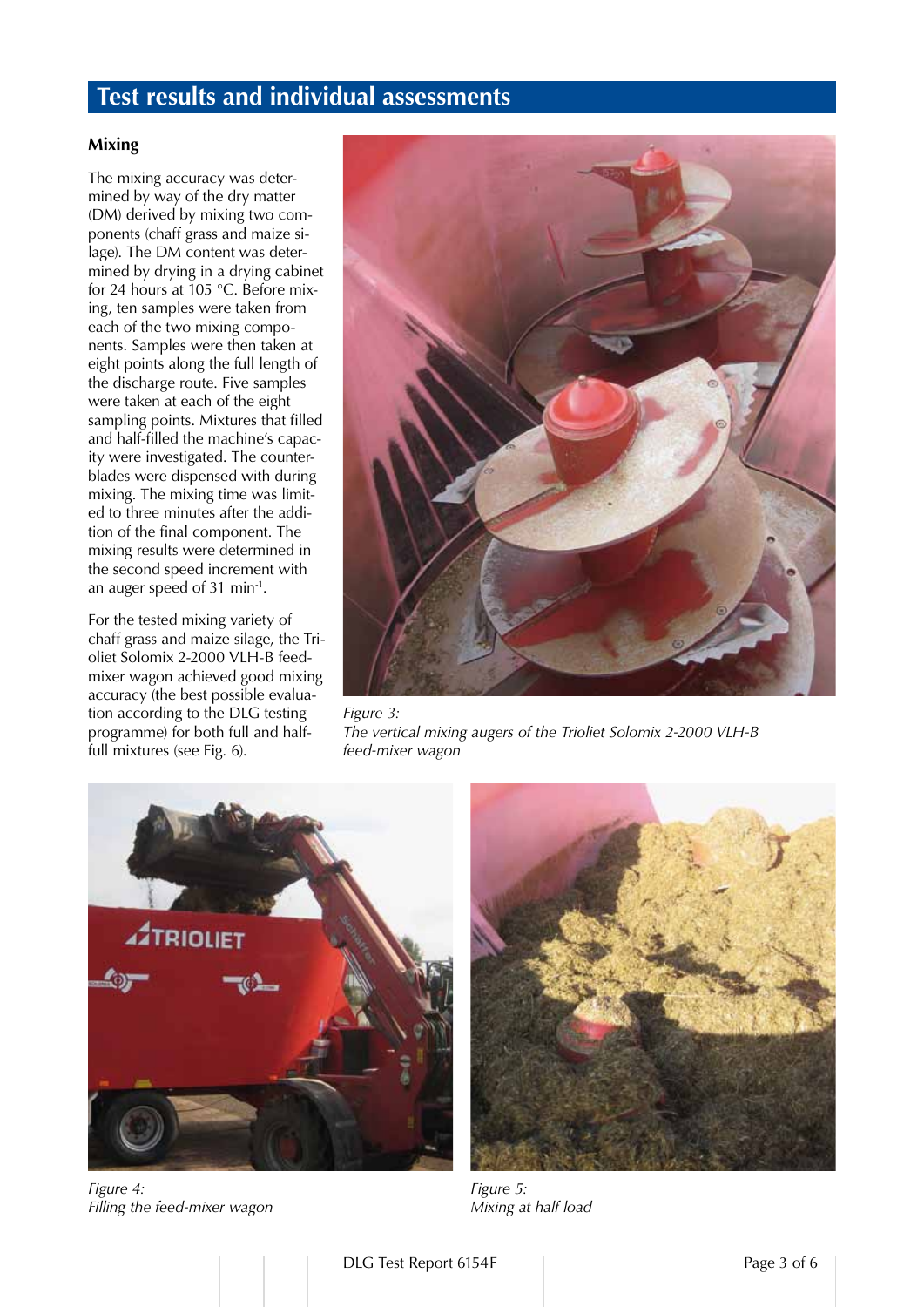#### **Weighing**

Three weighing bars are arranged between the mixing container and the chassis. The weight is displayed on an electronic, programmable weighing computer.

The weighing computer's weight indicator was tested at the test centre with the aid of calibrated weights. The accuracy of the weight indicator depends on the fill weight. At a minimum quantity of 100 kg,

we determined a very low deviation of 1.8%; at maximum load, this was  $<$  1%.

#### **Power consumption**

The power consumption while mixing chaff grass and maize silage was determined by measuring the required drive power using a torque measuring hub on the power takeoff. For mixing at an auger speed of 31 min-1 (speed of tractor power

take-off:  $540 \text{ min}^{-1}$ ), the power consumption of the Trioliet Solomix 2-2000 VLH-B feed-mixer wagon is very low (full mixture) or comparatively average (half mixture). For mixing at an auger speed of 18 min-1 (both full and half mixture), the power consumption is very low.

The measurement results can be found in Table 1.

#### *Table 1:*

*Power consumption of the Trioliet Solomix 2-2000 VLH-B feed-mixer wagon for mixing chaff grass/maize silage*

| <b>Feed components</b>                      | <b>Mixture</b> | <b>DM</b> content | <b>Maximum</b><br>power consumption power consumption | <b>Specific</b> |
|---------------------------------------------|----------------|-------------------|-------------------------------------------------------|-----------------|
|                                             | [kg]           | [%]               | [KW]                                                  | [KW/t]          |
| Mixing at auger speed: 31 min <sup>-1</sup> |                |                   |                                                       |                 |
| - half-full mixture of chaff grass/maize    | 2830           | 36.5              | 38.3                                                  | 10.9            |
| - full mixture of chaff grass/maize         | 5390           | 38.0              | 47.5                                                  | 7.5             |
|                                             |                |                   |                                                       |                 |
| Mixing at auger speed: 18 min-1             |                |                   |                                                       |                 |
| - full mixture of chaff grass/maize         | 2790           | 36.8              | 21.3                                                  | 6.1             |
| - full mixture of chaff grass/maize         | 5400           | 37.8              | 28.7                                                  | 4.5             |
|                                             |                |                   |                                                       |                 |



*Figure 6: Deviations in % for mixing chaff grass/maize silage – full/half mixture*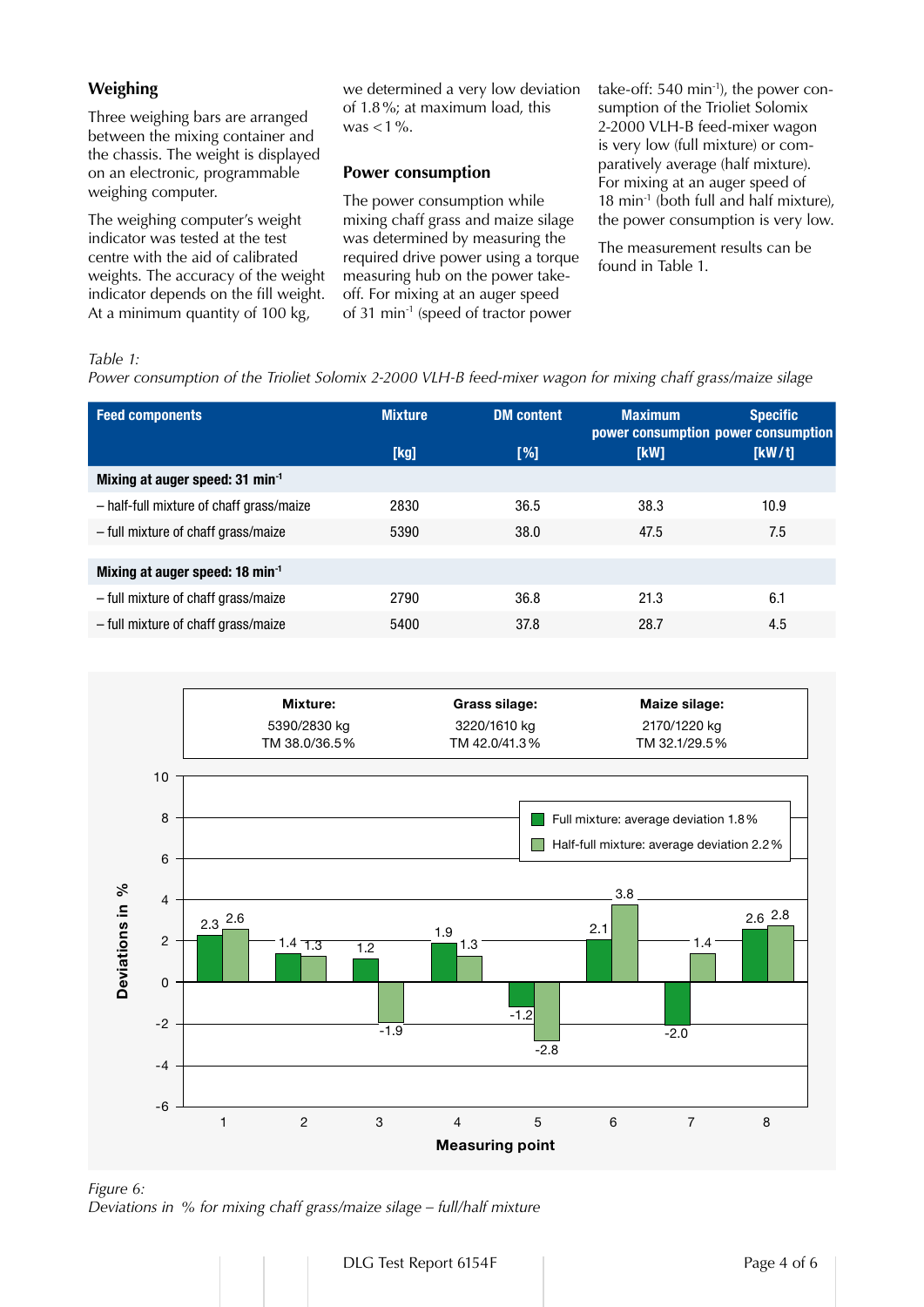## **Description and technical data** (measured values)

#### Construction

- trailed, single-axle feeder, mixer and distribution wagon
- brake: hydraulic braking system with parking brake
- maximum permissible speed: 25 km/h

#### Main dimensions and weights

| Length                                           | 7140 mm       |
|--------------------------------------------------|---------------|
| Width                                            | 2290 mm       |
| Height                                           | 3010 mm       |
| <b>Tyres</b>                                     | 435/50 R 19.5 |
| Track width                                      | 2150 mm       |
| Distance from ground to bottom of cross conveyor | 660 mm        |
| Total permissible weight                         | 12000 kg      |
| Permissible axle load                            | 10000 kg      |
| Tare weight                                      | 6900 kg       |
|                                                  |               |
| <b>Container</b>                                 |               |

| Capacity                       | $20 \text{ m}^3$  |
|--------------------------------|-------------------|
| Opening at top, length x width | 5380 mm x 2110 mm |
| <b>Container height</b>        | 2320 mm           |